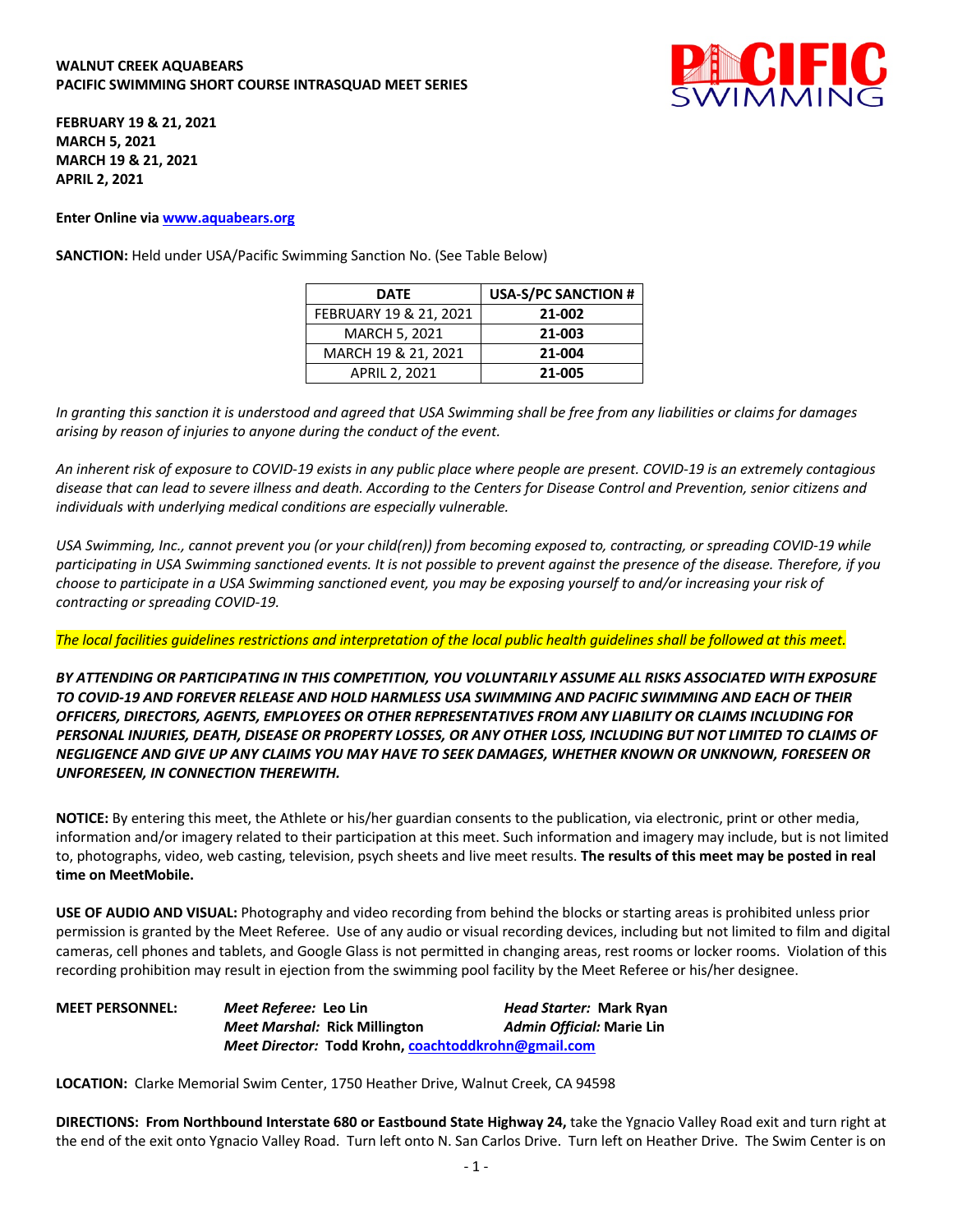your right**. From Southbound Interstate 680,** take the Geary Road/Treat Blvd exit and turn left at the end of the exit onto North Main Street. Turn left onto Treat Blvd. Turn right onto Bancroft Road. Turn right onto Ygnacio Valley Road. Turn right onto N. San Carlos Drive. Turn left on Heather Drive. The Swim Center is on your right.

**COURSE:** OUTDOOR 25 YARD pool with up to 6 lanes available for competition with Colorado Timing System. An additional 12 lanes will be available for warm-up/cool down throughout the competition. The minimum water depth for the shallow end course, measured in accordance with Article 103.2.3, is 4'-0" at the start end and 4'-0" at the turn end. In accordance with Article 104.2.2C(4) the competition course has been certified. A copy of the certification is on file with USA Swimming.

**TIME: Friday:** Meet will begin at **4:00 PM** with warm-up time and competition time windows assigned to each practice camp cohort. **Sunday:** Meet will begin at **9:00 AM** with warm-up time and competition time windows assigned to each practice camp cohort.

**RULES: •** Current USA and Pacific Swimming rules and warm-up procedures will govern the meet. A copy of these procedures will be posted at the Clerk-of-Course.

• All applicable adults participating in or associated with this meet, acknowledge that they are subject to the provisions of the USA Swimming Minor Athlete Abuse Prevention Policy ("MAAPP"), and that they understand that compliance with the MAAPP policy is a condition of participation in the conduct of this competition.

- All events are timed finals.
- All events will be pre-seeded with each practice camp cohort warming up and competing together.
- Athletes may compete in **1** event on Friday, and **2** events on Sunday.
- All Athletes ages 12 and under should complete competition within four (4) hours.
- An accurate event list will be posted with the online entries no later than

• Entries will be accepted until the number of splashes exceeds the estimated timeline, per the "Four-Hour Rule," based on the Athletes age and gender.

**•** If local conditions warrant it the Meet Referee, with the concurrence of the Meet Director, may require a mandatory scratch down. Immediate cash refunds will be made for any mandatory scratches. Meet Referee may combine genders and events if the estimated timeline allows.

• **All Coaches and Officials must wear their USA Swimming membership cards in a visible manner.** 

**• Normal Practice Rules apply (athletes and coaches must wear facemasks when not in the water. Arrive in your swimsuit – no locker room use allowed. One person at a time in the bathroom).**

**UNACCOMPANIED ATHLETES:** Any USA Swimming Athlete-Member competing at the meet must be accompanied by a USA Swimming Member-Coach for the purposes of Athlete supervision during warm-up, competition and warm-down. If a Coach-Member of the Athlete's USA Swimming Club does not attend the meet to serve in said supervisory capacity, it is the responsibility of the Athlete or the Athlete's legal guardian to arrange for supervision by a USA Swimming Member-Coach. The Meet Director or Meet Referee may assist the Athlete in making arrangements for such supervision; however, it is recommended that such arrangements be made in advance of the meet by the Athlete's USA Swimming Club Member-Coach.

**RACING STARTS:** Athletes must be certified by a USA Swimming member-coach as being proficient in performing a racing start or must start the race in the water. It is the responsibility of the Athlete or the Athlete's legal guardian to ensure compliance with this requirement.

**RESTRICTIONS:** • Smoking and the use of other tobacco products is prohibited on the pool deck, in the locker rooms, in spectator

- seating, on standing areas and in all areas used by Athletes, during the meet and during warm-up periods.
- Sale and use of alcoholic beverages is prohibited in all areas of the meet venue.
- No glass containers are allowed in the meet venue.
- No propane heater is permitted except for snack bar/meet operations.
- All shelters must be properly secured.
- Deck Changes are prohibited.

• Destructive devices, to include but not limited to, explosive devices and equipment, firearms (open or concealed), blades, knives, mace, stun guns and blunt objects are strictly prohibited in the swimming facility and its surrounding areas. If observed, the Meet Referee or his/her designee may ask that these devices be stored safely away from the public or removed from the facility. Noncompliance may result in the reporting to law enforcement authorities and ejection from the facility. Law enforcement officers (LEO) are exempt per applicable laws.

• Operation of a drone, or any other flying apparatus, is prohibited over the venue (pools, Athlete/Coach areas, Spectator areas and open ceiling locker rooms) any time Athletes, Coaches, Officials and/or Spectators are present.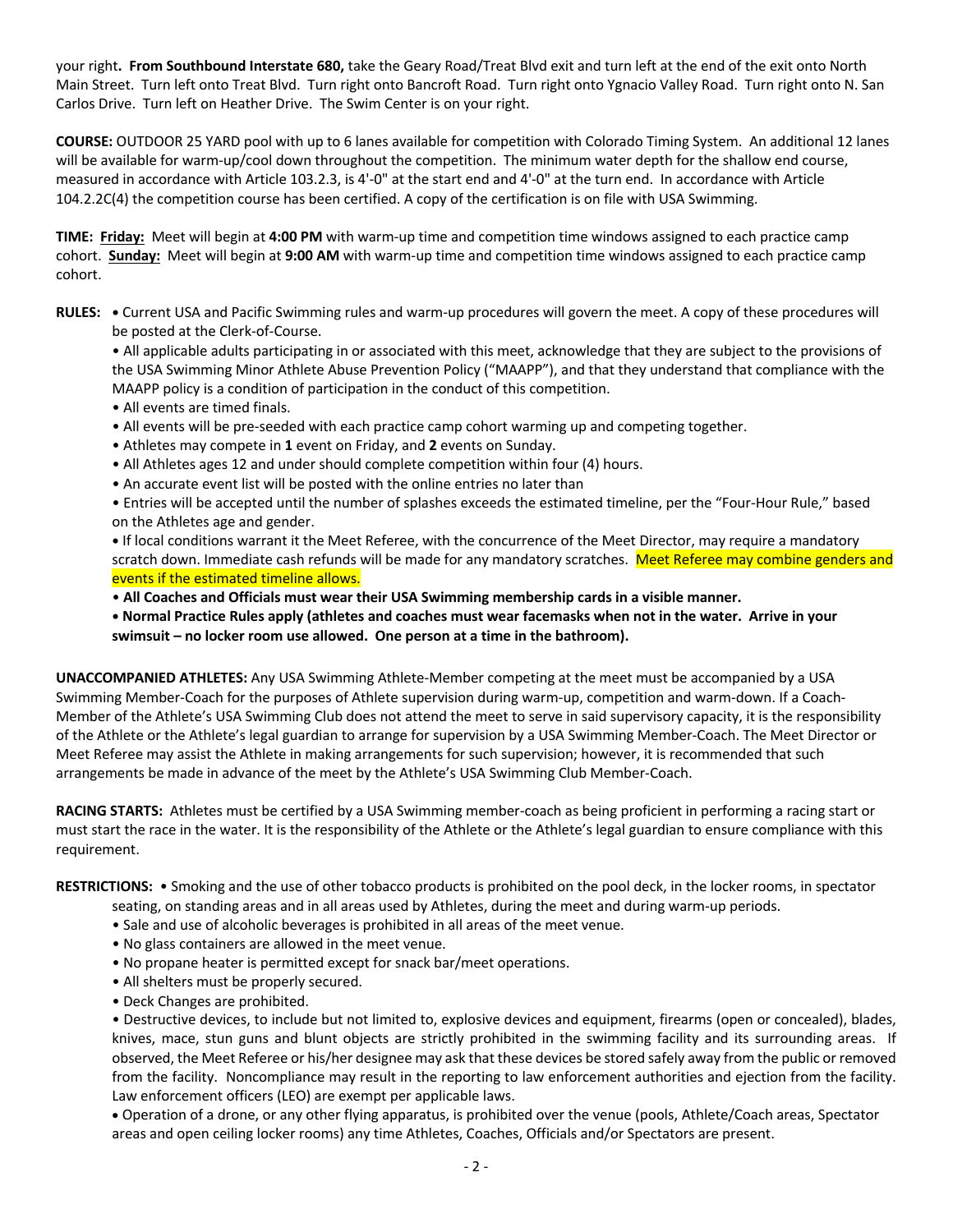• **Normal Practice Rules apply (athletes and coaches must wear facemasks when not in the water. Arrive in your swimsuit – no locker room use allowed. One person at a time in the bathroom).**

**ELIGIBILITY:** • Athletes must be current members of USA Swimming and enter their name and registration number on the meet entry card as they are shown on their Registration Card. If this is not done, it may be difficult to match the Athlete with the registration and times database. The meet host will check all Athlete registrations against the SWIMS database and if not found to be registered, the Meet Director shall accept the registration at the meet (a \$10 surcharge will be added to the regular registration fee). Duplicate registrations will be refunded by mail.

• Meet is open only to qualified athletes registered with **Walnut Creek Aquabears.** Athletes who are unattached but participating with **Walnut Creek Aquabears** are eligible to compete.

• Entries with **"NO TIME" will be ACCEPTED**.

• Disabled Athletes are welcome to attend this meet and should contact the Meet Director or Meet Referee regarding any special accommodations on entry times and seeding per Pacific Swimming policy.

• Athletes 19 years of age and over may compete in the meet for time only, no awards. Such Athletes must have met standards for the 17-18 age group.

• The Athlete's age will be the age of the Athlete on the first day of the meet.

**ENTRY FEES:** \$20.00 per athlete (this will be added to each family's monthly dues). Entries will be rejected if payment is not sent at time of request. No refunds will be made, except mandatory scratch downs.

**HTTP://WWW.AQUABEARS.ORG (TEAMUNIFY) ENTRIES:** Any entries submitted via TeamUnify must first be both committed and approved by **midnight on the Monday before the meet.** Entries that are not committed and approved in TeamUnify are incomplete and shall not be accepted after a session closes.

**CHECK-IN:** The meet shall be pre-seeded. Athletes shall report to the bull-pen area at their scheduled time for each event.

**SCRATCHES:** Any Athletes not reporting for or competing in an individual timed final event that they have entered shall not be penalized.

**AWARDS:** None.

**ADMISSION:** No spectator will be allowed in the swim venue due to facility requirements.

**MISCELLANEOUS:** No overnight parking is allowed. Facilities will not be provided after meet hours.